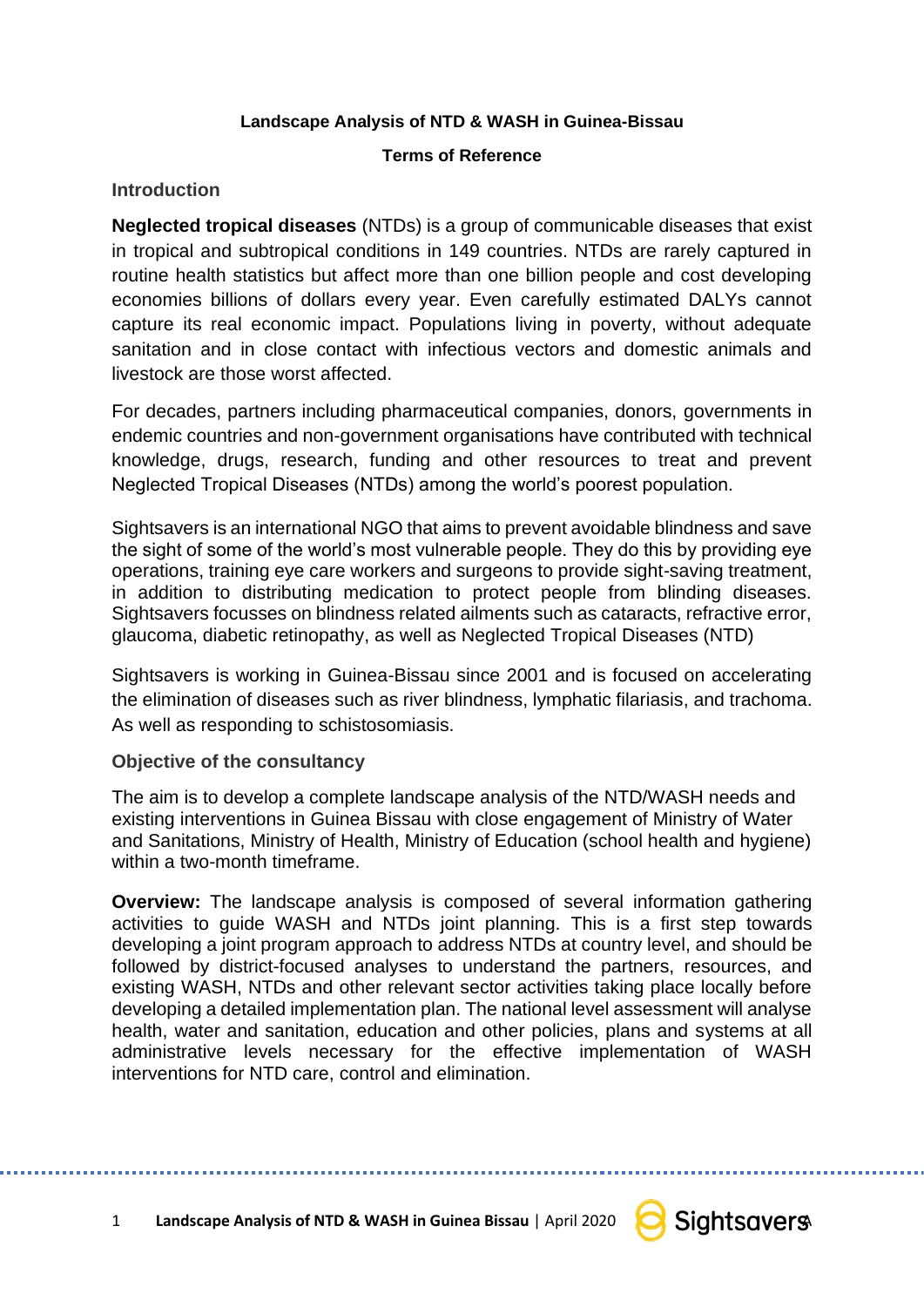**WASH definition for this landscape analysis.** Gathering local knowledge and understanding community needs and preferences are important steps to determine the most suitable type of WASH infrastructure and behaviour change interventions within each setting. In the context of NTDs, WASH activities are defined as:

Improvement in access to water and sanitation hardware through direct programme investment; or promotion of household/community investment (particularly in latrine construction or maintenance of water points); or advocacy to ensure planned infrastructure is targeted at endemic areas

Actions focused on behavioural change and the promotion of healthy behaviours and practices around personal and household hygiene relevant to diseases endemic in the location of interest (e.g. facial cleanliness for trachoma, shoe-wearing, handwashing and food safety for STH, etc.)

This includes a deeper look at interventions, partners (including governmental structures), data systems, advocacy effort etc. in each sector, as well as cross-sectors.

Therefore, the aim of this study, is to contribute to a successful landscape analysis by collecting secondary information regarding:

- 1. Demographic information: population by region, gender ratios, school attendance rates, population mobility, and literacy rates, etc.
- 2. Disease Information (NTD's): information around MDA's for NTD's, NTD prevalence, and NTD program information.
- 3. WASH Information: community and district WASH data, institutional WASH data, WASH actors & interventions etc.
- 4. NTD & WASH Coordination Information: existing WASH/NTD joint coordination structure or entry-points to creating joint planning and implementation.
- 5. Behaviour Change Initiatives, Tools, and Approaches: information on ongoing or planned Social and Behaviour Change Communication activities related to WASH.
- 6. Advocacy: level of priority given to NTD's and WASH in national planning discussions, other political or financial initiatives for NTD's and WASH, and any existing NTD and/or WASH advocacy structures.

# **Scope of consultants' work**

Develop a clear timeline for conducting the Landscape Analysis, including a communication plan for keeping all program stakeholders apprised of progress.

• Undertake desk review of existing studies, campaigns, white-papers, WASH, Behaviour Change, and NTD plans (national, sub-national), gap analyses that underpin national WASH and NTD efforts to date.

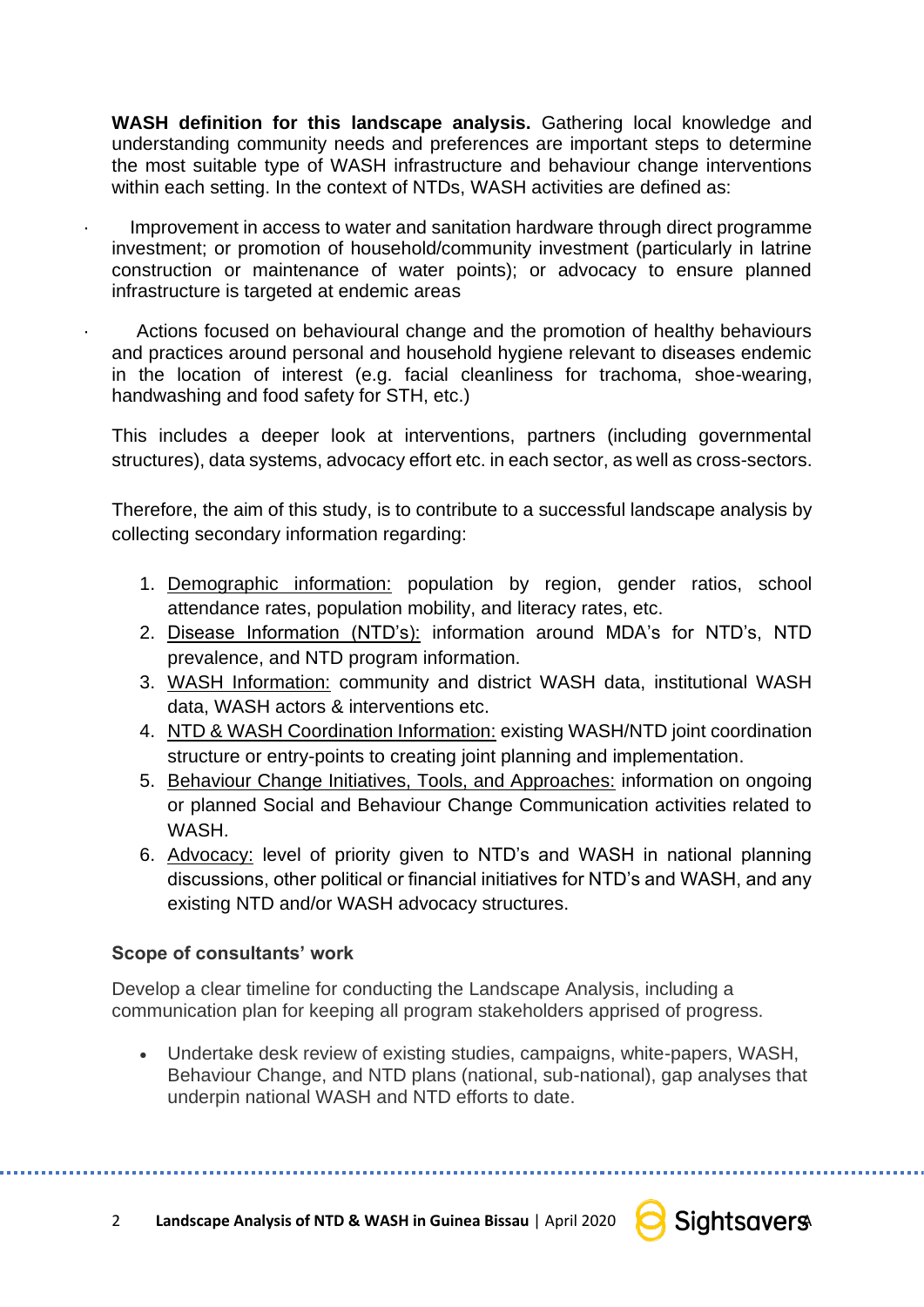- Work with relevant members of established county-, region- and/or districtlevel NTD Task Forces and WASH teams to identify and review all relevant WASH strategies currently in place.
- Meet with representatives of the following entities to discuss their knowledge of, experience with, and any materials they may have in relation to WASH activities undertaken or being undertaken in and around the geographic areas supported by the Program:
	- o Implementing Partners.
	- o National, Regional and/or District-level NTD Task Force teams.
	- o Other national, regional and/or district level formal WASH groups or organizations; and
	- o Organisations / Agencies engaging in behaviour change interventions and initiatives.
- These discussions should also gather input from these representatives regarding what works, what doesn't work and why (in both cases) with regards to WASH and behaviour change initiatives.
	- o Incorporate Program stakeholder input / feedback into a Landscape Analysis

# **Methodology**

The detailed methodology for the landscape analysis will be developed by the consultant and approved by Sightsavers. A template will be provided to the consultant guiding the research and structure of the final report.

The study will follow an inductive approach, to explore the level of organization and implementation of WASH and NTD's program in GB and the relationships existing between the different development actors in the country.

Therefore, the first phase of the study will be based on a literature review to identify the possible development actors in Guinea-Bissau, more specifically, partners in NTDs, WASH and the movement aim to achieve the SDGs as well as, to identify actors, even if without direct action on points mentioned above, but which, due to their vision and policy, could do so. To better understand if there are plans or what are the barriers at the country level.

The second part will be an analysis of secondary data from the same development actors existing in the country to answer the above questions. For this consultancy, secondary data analysis has its benefits in financial and geographic aspects because it enables a review of the data from several regions. Nevertheless, demands the existence of data already collected and may not represent the best interests of the researcher and, in a sense, could take a long time, depending on the availability and quality of the existing data.